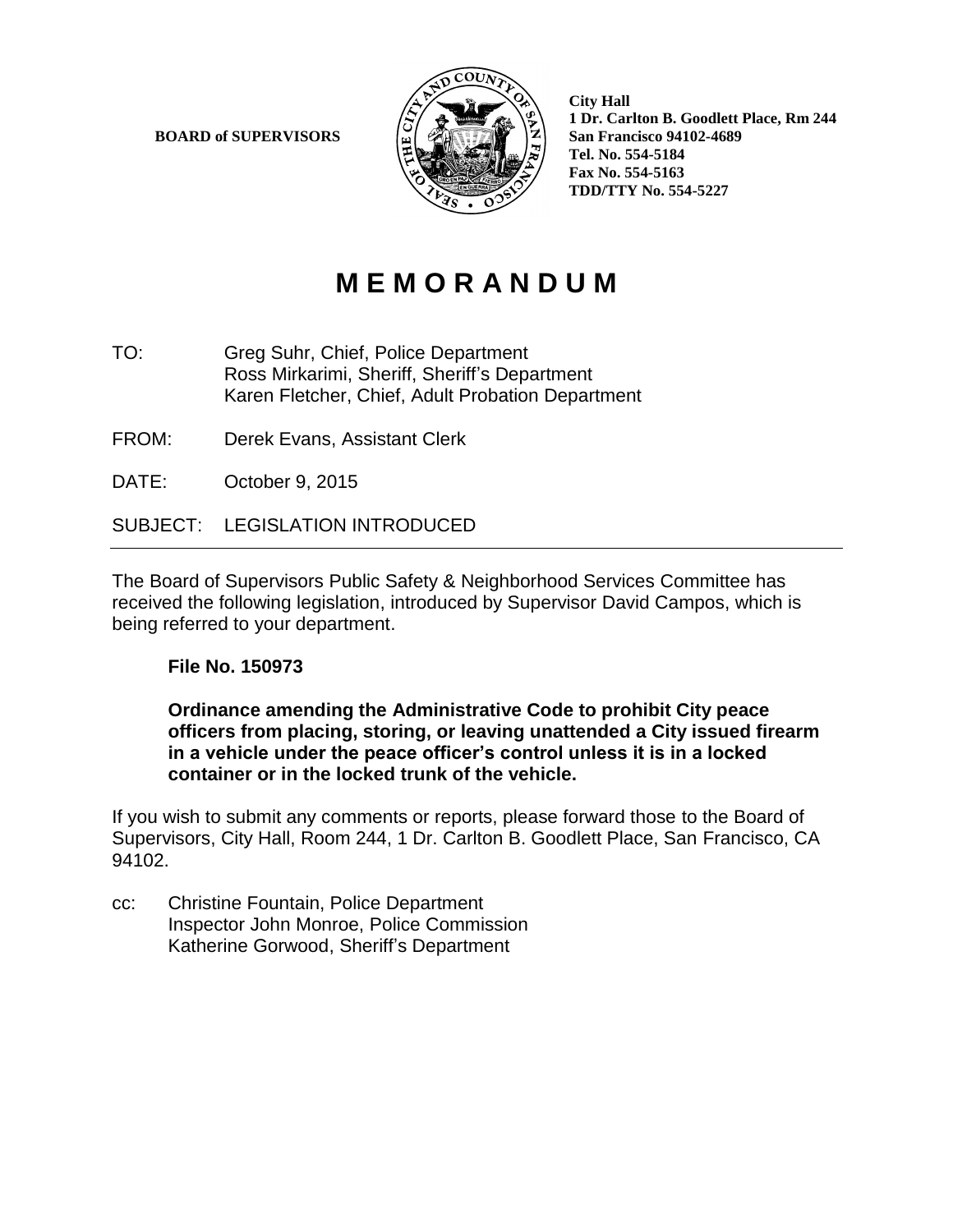FILE NO. 150973 ORDINANCE NO. 1 || [Administrative Code - Storage of Peace Officers' Firearms in Vehicles] **Ordinance amending the Administrative Code to prohibit City peace officers from placing, storing, or leaving unattended a City issued firearm in a vehicle under the peace officer's control unless it is in a locked container or in the locked trunk of the vehicle.**  NOTE: **Unchanged Code text and uncodified text** are in plain Arial font. **Additions to Codes** are in *single-underline italics Times New Roman font.*  **Deletions to Codes** are in *strikethrough italics Times New Roman font.* **Board amendment additions** are in double-underlined Arial font. **Board amendment deletions** are in strikethrough Arial font. **Asterisks** (\* \* \* \*) indicate the omission of unchanged Code subsections or parts of tables. Be it ordained by the People of the City and County of San Francisco: 14 Section 1. The Administrative Code is hereby amended by adding Chapter 103 and 15 | Section 103.1, to read as follows: *CHAPTER 103: PEACE OFFICERS SEC. 103.1. STORAGE OF CITY-ISSUED PEACE OFFICER FIREARMS IN PRIVATE VEHICLES. (a) A peace officer employed by the Citv and County of San Francisco may not place. store. or leave unattended a Citv-issued firearm in any vehicle that is under the peace otficer 's control or direction, except the firearm may be placed:*  (1) *In a locked container in the trunk of the vehicle as defined in California Penal Code section 16850. as amended from time to time; or* 

Supervisor Campos **BOARD OF SUPERVISORS** Page 1